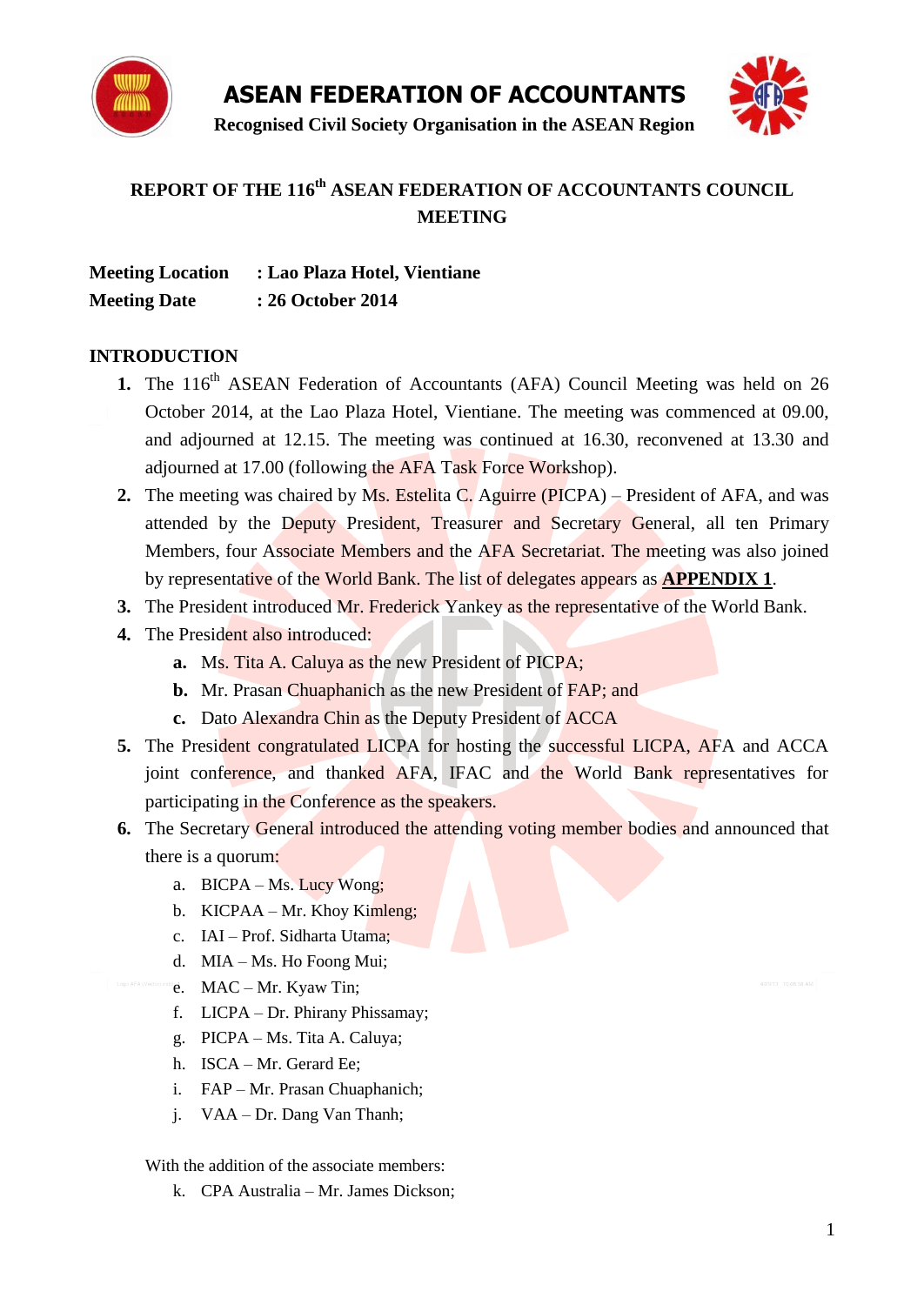



- l. ACCA Ms. Lucia Real-Martin;
- m. ICAEW Mr. Mark Billington; and
- n. CAANZ Mr. Andrew Stringer.

## **AGENDA ITEM 1 – CONFIRMATION OF AGENDA & REPORT**

- 1. The Agenda of the 116<sup>th</sup> AFA Council Meeting was taken as approved, and appears as **APPENDIX 2**.
- **2.** The 115<sup>th</sup> AFA Council Meeting Report was amended and taken as approved, and appears as **APPENDIX 3**.

# **AFA COUNCIL RESOLUTION NO.116-1-2014**

*Resolved as it is hereby resolved to approve the 116 th AFA Council Meeting Agenda, with no amendments as it appears in APPENDIX 2. All 10 member bodies supported the resolution.*

### **AFA COUNCIL RESOLUTION NO.116-2-2014**

*Resolved as it is hereby resolved to approve the 115 th AFA Council Meeting Report, with no amendments as it appears in APPENDIX 3. All 10 member bodies supported the resolution.*

# **AGENDA ITEM 2 – AFA INTERIM FINANCIAL REPORTS & PROPOSED FIXED DEPOSITS**

- **1.** The Treasurer reported to the Council the AFA financial positions as at 30 September 2014.
- **2.** The Treasurer also reported to the Council that the cash at bank will be deposited (fixed deposit).

#### **AGENDA ITEM 3 – AFA OPERATIONAL PLAN & BUDGET 2015**

- **1.** The Secretariat presented to the Council the draft of the AFA Operational Plan & Budget for the year 2015. He also requested the Council's approval to use the travelling and operational budget for additional staff of the Secretariat, as part of increasing the capacity of the Secretariat
- **2.** The Treasurer informed the meeting that the budget should be considered into two parts; 1) for the recurring operational expenses, these should be covered with AFA fixed revenues from membership dues, and 2) for the non-recurring / project-based expenses, AFA should consider to use the reserve.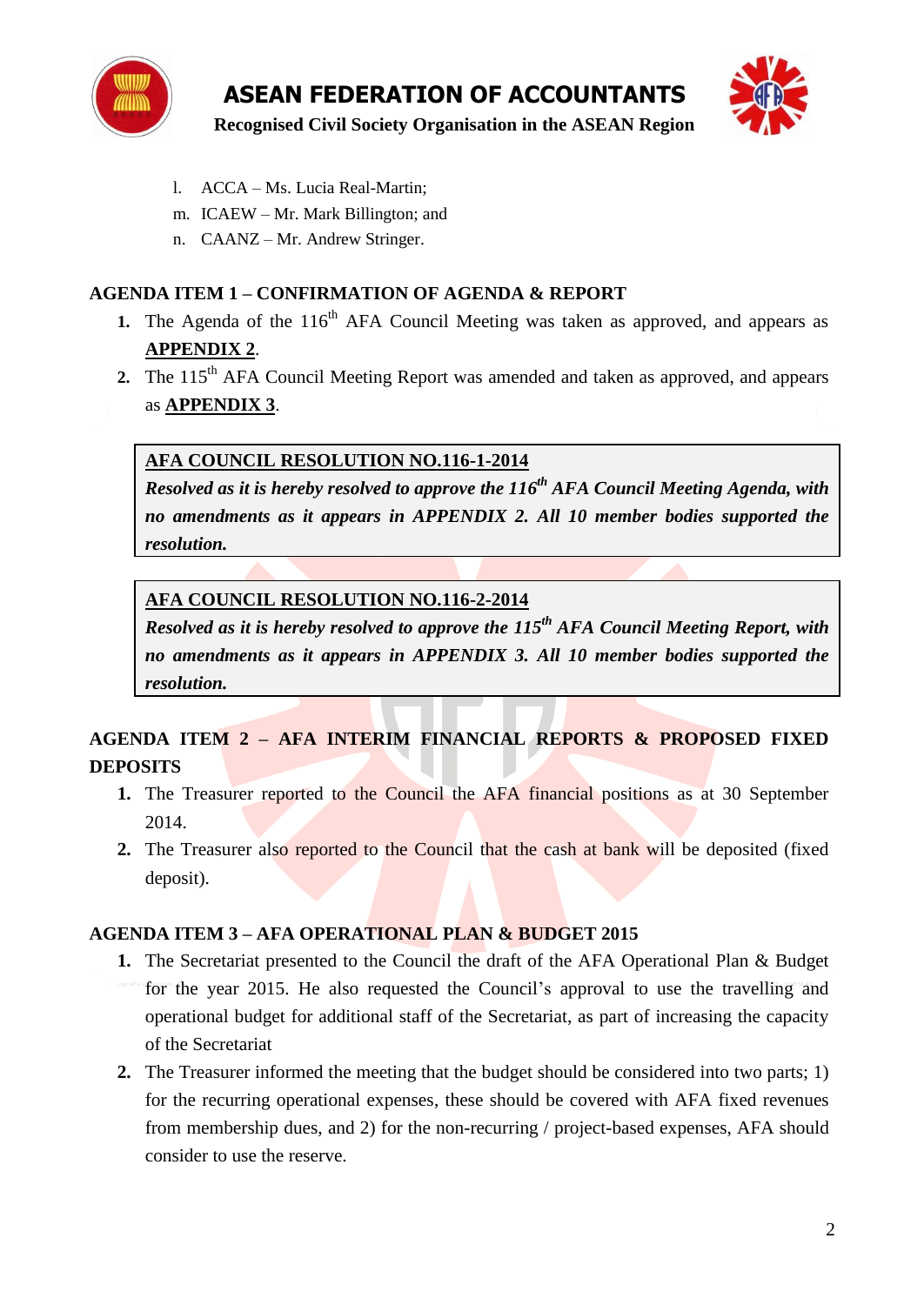



- **3.** ISCA representative proposed AFA to consider using the reserve in executing AFA projects, particularly to assist the developing member bodies. KICPAA representative supported this proposition, while adding that AFA could further consider obtaining additional revenue from co-hosting AFA conference with the member bodies. The President acknowledged KICPAA proposition as an input for AFA Task Force 2.
- **4.** LICPA representative suggested AFA to support the AFA President's travel expenses in attending AFA formal invitations (for example, IFAC, the World Bank, etc). ISCA representative added that this should be established in principle.
- **5.** CPA Australia representative recommended AFA to also consider the permanent staffing of AFA Secretariat. The President suggested including this in the agenda for the next Council Meeting.
- **6.** IAI representative supported the proposition to use AFA reserve for AFA projects, and in principle to support the travel of AFA officers on behalf of AFA. He also suggested the Secretariat to complete the budget calculation for 2015.
- **7.** The President requested each Task Force to further discuss on the estimated expenses to be incurred on the respective projects against the provision of the SGD 10,000 budget. IAI representative proposed the Task Forces to present their activities and budget in the next AFA Council Meeting.

# **AFA COUNCIL RESOLUTION NO.116-3-2014**

*Resolved as it is hereby resolved to approve the AFA Operational Plan & Budget 2015, on condition that the small item expenses (e.g. bank charges) be included in the budget. All 10 member bodies supported the resolution.*

# **AFA COUNCIL RESOLUTION NO.116-4-2014**

*Resolved as it is hereby resolved to approve the travelling support for the AFA Secretariat. All 10 member bodies supported the resolution.*

**AFA COUNCIL RESOLUTION NO.115-5-2014**

*Resolved as it is hereby resolved to approve in principle the travelling support for the AFA President for official travels. All 10 member bodies supported the resolution.*

# **AGENDA ITEM 4 – REPORT OF AFA TASK FORCE 1**

**1.** PICPA representative as the lead of Task Force 1 presented to the Council the Term of Reference for Task Force 1.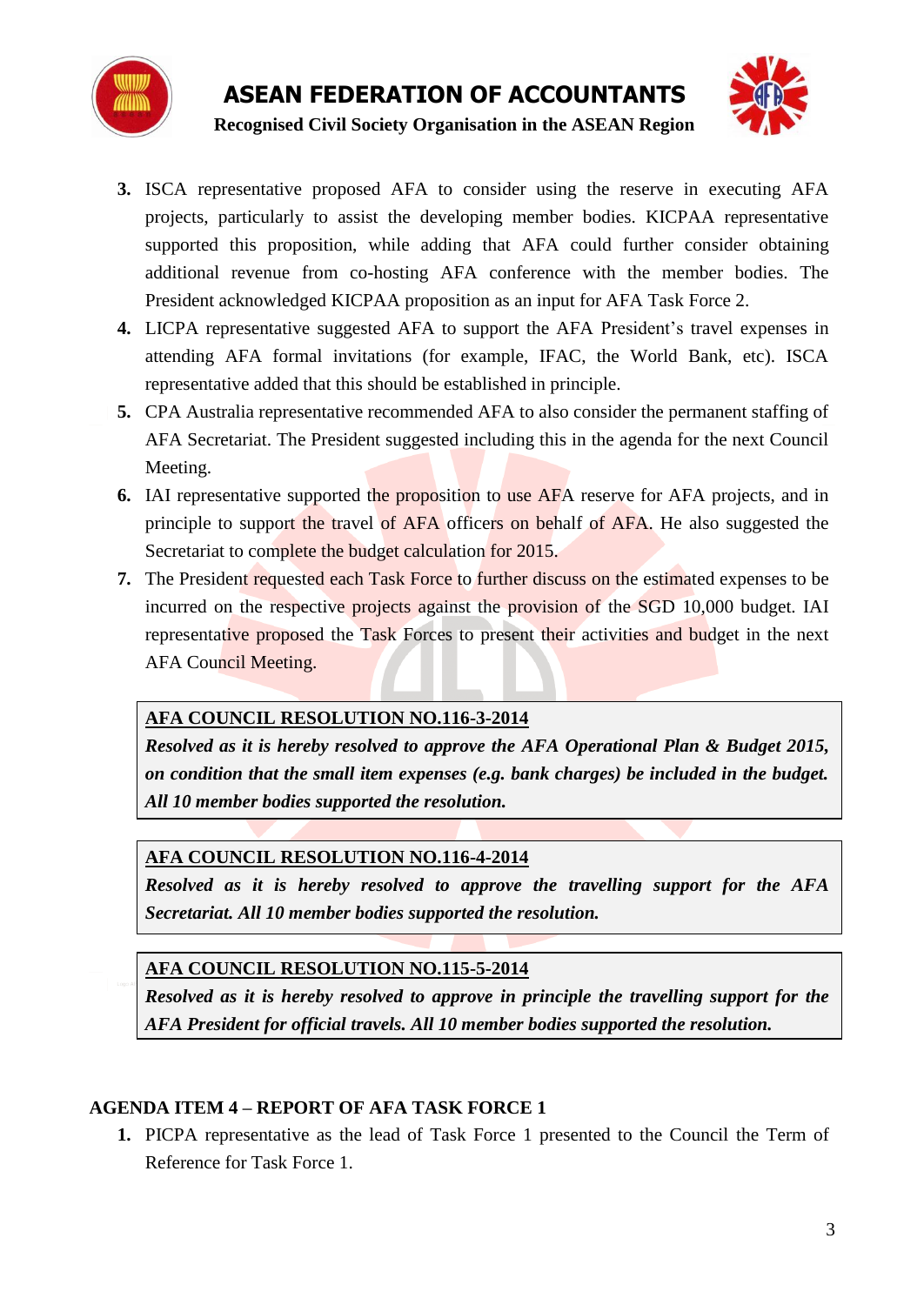



# **AGENDA ITEM 5 – AFA ACCOUNTING STANDARDS GROUP**

- **1.** ISCA representative as a member of Task Force 1 presented to the Council the proposition to establish the AFA Accounting Standards Grouping. He acknowledged the existence of the Asian-Oceanian Standard-Setters Group, whilst acknowledged the value of having an ASEAN group, taking into considerations the commonalities. It is also as a measure for ASEAN in preserving the unique business characteristics of the ASEAN region and nations.
- **2.** He also explained that the objective of the Group apart from looking at common issues is to share the experiences and assist fellow member bodies in the implementation of IFRS. Another point of consideration is the mostly SMEs nature of most entities in the region. It is also part of the capacity building of the accountants and also the small and micro entities in the region.
- **3.** The President acknowledged the presentation and referred it for further discussion by Task Force 1.
- **4.** MIA representative reminded the Council that each member bodies should consult with the respective standard-setters meeting, and consider the operational concerns that need to be considered.

# **AFA COUNCIL RESOLUTION NO.116-6-2014**

*Resolved as it is hereby resolved to approve the Term of Reference of AFA Task Force 1 and ISCA proposition for the AFA Accounting Standards Group. All 10 member bodies supported the resolution.*

# **AGENDA ITEM 6 – REPORT OF AFA TASK FORCE 2**

- **1.** IAI representative as the lead of Task Force 2 presented to the Council the Term of Reference and the proposed AFA values for Task Force 2.
- **2.** IAI representative invite other members to participate in Task Force 2.
- **3.** LICPA representative informed the Council that the France National Accountancy Body is interested in joining AFA as an associate member, this is an evidence that stakeholders acknowledged the value of AFA.

# **AFA COUNCIL RESOLUTION NO.116-7-2014**

*Resolved as it is hereby resolved to approve the Term of Reference of AFA Task Force 2. All 10 member bodies supported the resolution.*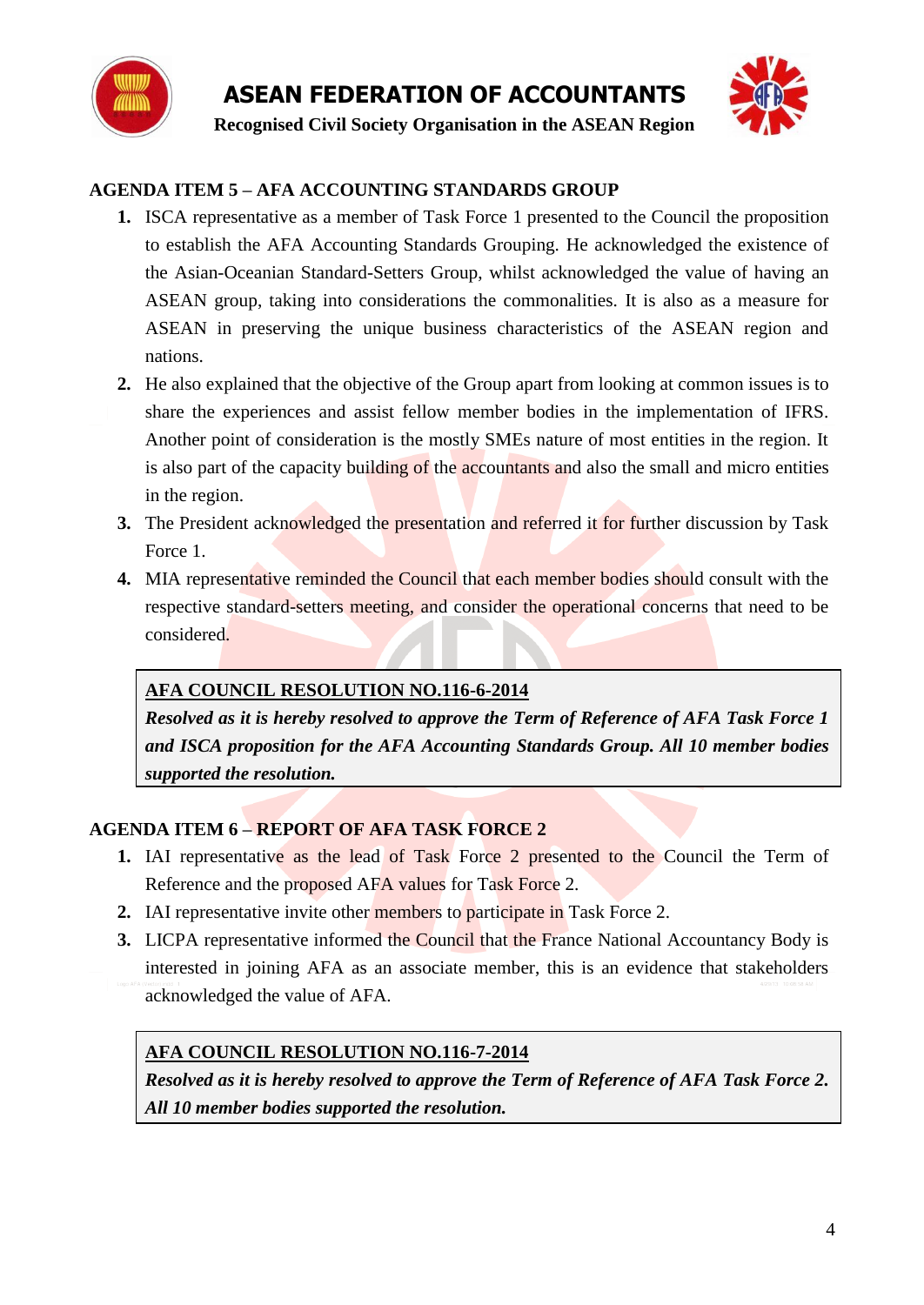



# **AGENDA ITEM 7 – REPORT OF AFA TASK FORCE 3**

- **1.** MIA representative as the lead of Task Force 3 presented to the Council the Term of Reference for Task Force 3.
- **2.** James Dickson who is also IFAC representative mentioned that IFAC could consider regional partnership as one of the option in moving forward with regional and global cooperation. The IFAC review will be announced next month and will be consulted and approved in November 2015. He supported Task Force 3 to continue with the process of preparing AFA submission for IFAC consideration.

# **AFA COUNCIL RESOLUTION NO.116-8-2014**

*Resolved as it is hereby resolved to approve the Term of Reference of AFA Task Force 3. All 10 member bodies supported the resolution.*

# **AGENDA ITEM 8 – WORLD BANK REPORT UPDATE**

- **1.** The World Bank representative reported to the Council that the Report has been completed, printed and distributed to AFA. The Council acknowledged the distribution of the World Bank Report. He mentioned that the World Bank is looking forward to further cooperation with AFA, to work collectively in bringing the advancement, particularly to the developing member bodies.
- **2.** The World Bank representative highlighted closing the gap between member bodies and ethic as the two focuses of the Report.
- **3.** The President invited the World Bank representative to join the discussion of the AFA Task Force 1 at the AFA Task Force Workshop.
- **4.** The Council thanked and congratulated the World Bank for the production of the World Bank Report. The World Bank representative will share the softcopy of the Report to the AFA Secretariat.

# **AGENDA ITEM 9 – ASEAN MRA UPDATE**

- **1.** MIA representative reported to the Council the latest update on the ASEAN MRA on Accountancy Services, based on the fifteenth meeting of the Professional Regulatory Authorities of the MRA on Accountancy (Bali, 23 September 2014). He suggested member bodies to work together with respective regulators, in order to ensure member bodies are in sync with the latest update on the ASEAN MRA.
- **2.** The Secretariat reminded the Council that all documents pertaining to the ASEAN MRA have been distributed by the Secretariat to all members of AFA.
- **3.** IAI representative suggested the Secretariat to include AFA documents in AFA website.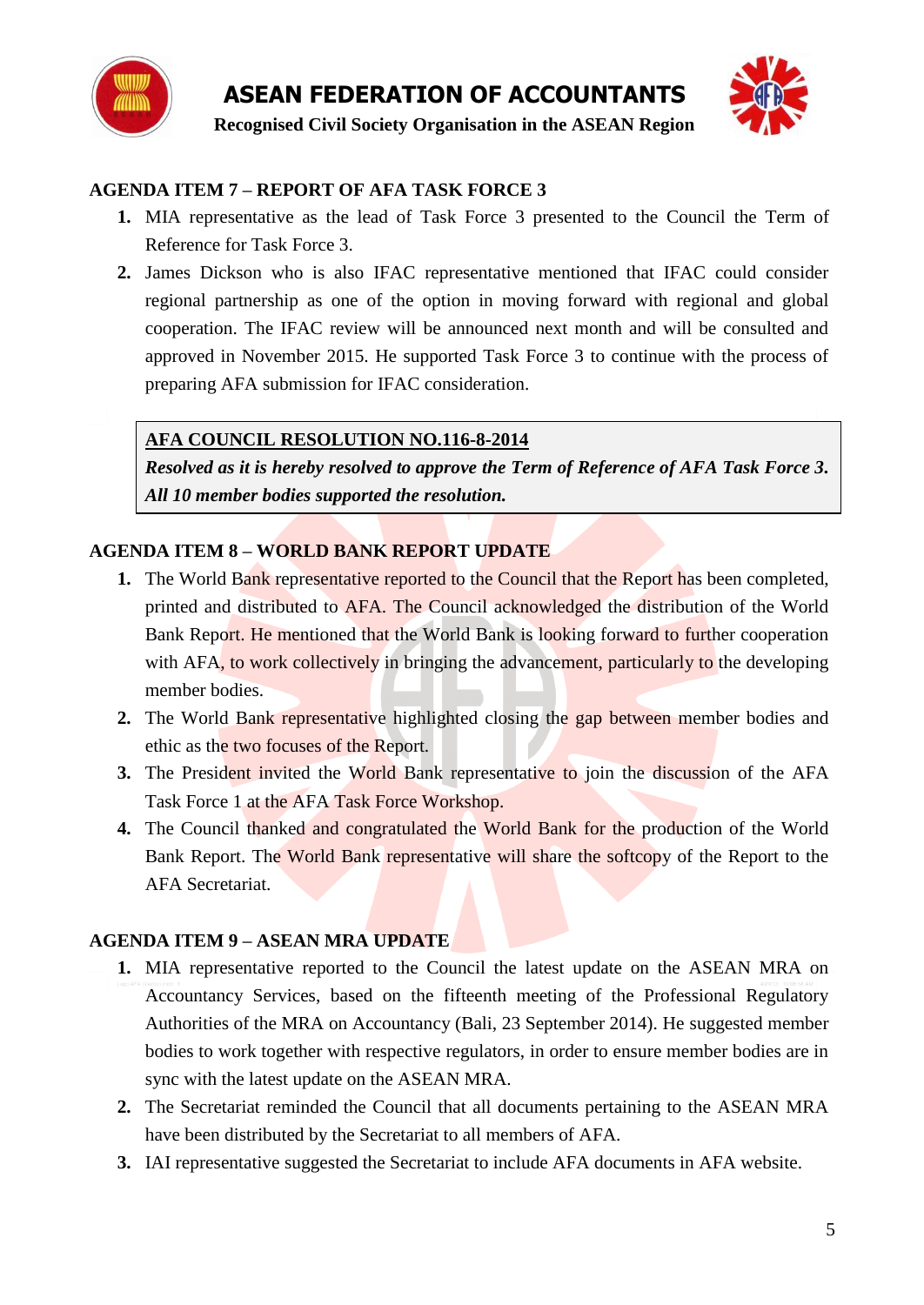



# **AGENDA ITEM 10 – AFA STATUS REPORT**

- **1.** ACCA put into record the successful co-hosting of the LICPA, ACCA and AFA Conference, and the signing of the MoU between LICPA and ACCA.
- **2.** The AFA Status Report was taken as accepted. The President informed the member bodies that there is a need to have a document regarding the bases of members" classification of each PAO. The President requested Task Force 1 to handle this.

# **AGENDA ITEM 11 – AFA COUNCIL MEETINGS 2015**

- **1.** The President presented to the Council the list of venues and dates for the 2015 AFA Council Meetings, they are the following:
	- **a.** Vietnam (VAA);
	- **b.** Malaysia (MIA);
	- **c.** Myanmar (MAC); and
	- **d.** Philippine (PICPA) in conjunction with the AFA Conference.
- **2.** The Council tentatively agreed on the following dates for the AFA Council Meetings in 2015:
	- **a.** 117<sup>th</sup> AFA Council Meeting in the last week of January 2015 (to be confirmed in the end of November 2014) will be hosted by MIA – agreed by all 10 member bodies**;**
	- **b.** 118<sup>th</sup> AFA Council Meeting in the second week of May 2015 will be hosted by  $VAA$ :
	- **c.** 119<sup>th</sup> AFA Council Meeting in September 2015 will be hosted by MAC (dates to be confirmed); and
	- **d.** 120<sup>th</sup> AFA Council Meeting in November 2015 will be hosted by PICPA (dates to be confirmed).

# **AGENDA ITEM 12 – OTHER MATTERS**

#### **Chartered Accountants Australia and New Zealand**

**1.** CA ANZ representative informed the Council on the latest update of the establishment of the CA ANZ. The trading name started to be used since July 2014. The legal merger will still need to be finalised by the New Zealand parliament, and for Australia to amend its Royal Charter.

# **Invitations to AFA**

**2.** The Secretariat informed the Council on the invitations received by the AFA Secretariat. The Council agreed to defer the acceptance of the invitations.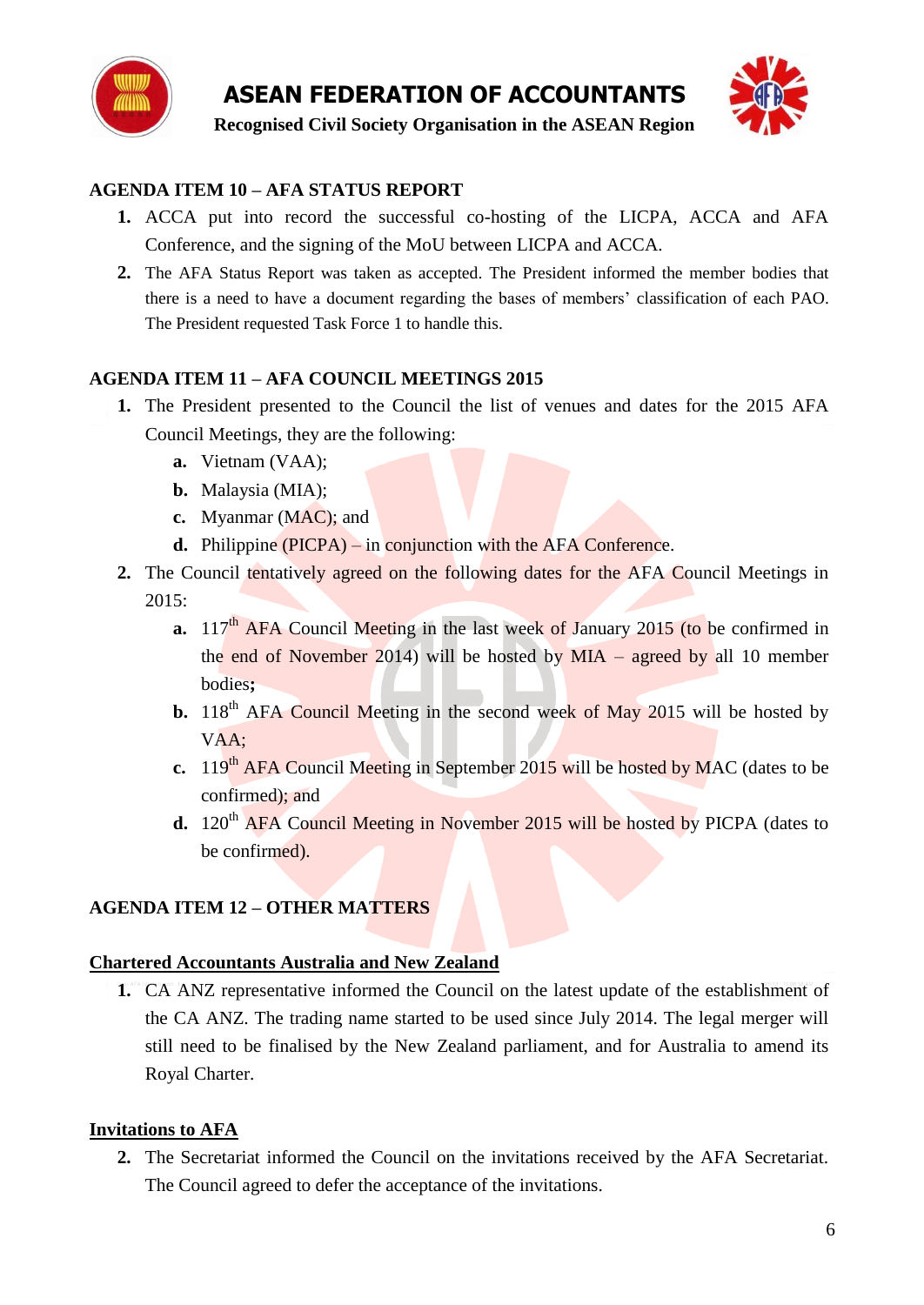



# **Memorandum of Understanding between AFA and SAFA (2007)**

- **3.** The Secretariat informed the Council on the MoU between AFA and SAFA, signed in 2007.
- **4.** ACCA representative informed the Council the intention of the MoU was as a platform of best practice sharing. Also, to consider that SAFA is currently a Recognised Accountancy Grouping of IFAC and has been very active with regard to accounting standard-setting.
- **5.** The President referred the MoU to Task Force 2 for further discussion, and for Task Force 2 to present the pros and cons of the MoU in the next AFA Council Meeting, including the validity of an undated MoU.
- **6.** MIA representative proposed to invite SAFA representatives to attend the 117<sup>th</sup> AFA Council Meeting and the AFA Conference in Malaysia. KICPAA representative reminded the Council that it is important to first analyse the pros and cons before extending the invitation (could be interpreted as a measure of commitment). The Council agreed to defer invitation to SAFA until the analysis of Task Force 2.

# **AFA COUNCIL RESOLUTION NO.116-9-2014**

*Resolved as it is hereby resolved to refer the analysis of the Memorandum of Understanding between AFA and SAFA to AFA Task Force 2. 9 member bodies supported the resolution, with the exception of IAI.*

# **Inductions of Ahmadi Hadibroto (IFAC Board) and Prof. Sidharta Utama (IAESB)**

- **7.** The President informed the Council on the inductions of:
	- **a.** Mr. Ahmadi Hadibroto (second term in IFAC Board); and
	- **b.** Prof. Sidharta Utama (IAESB).

# **MIA Conference 2014**

**8.** MIA representative invited the Council to attend the upcoming MIA Conference 2014, to be held in Kuala Lumpur on 4 and 5 November 2014.

*A recess was called by the President at 12:15. It was announced that the Council meeting will resume after the AFA Task Force Workshop for conclusion.*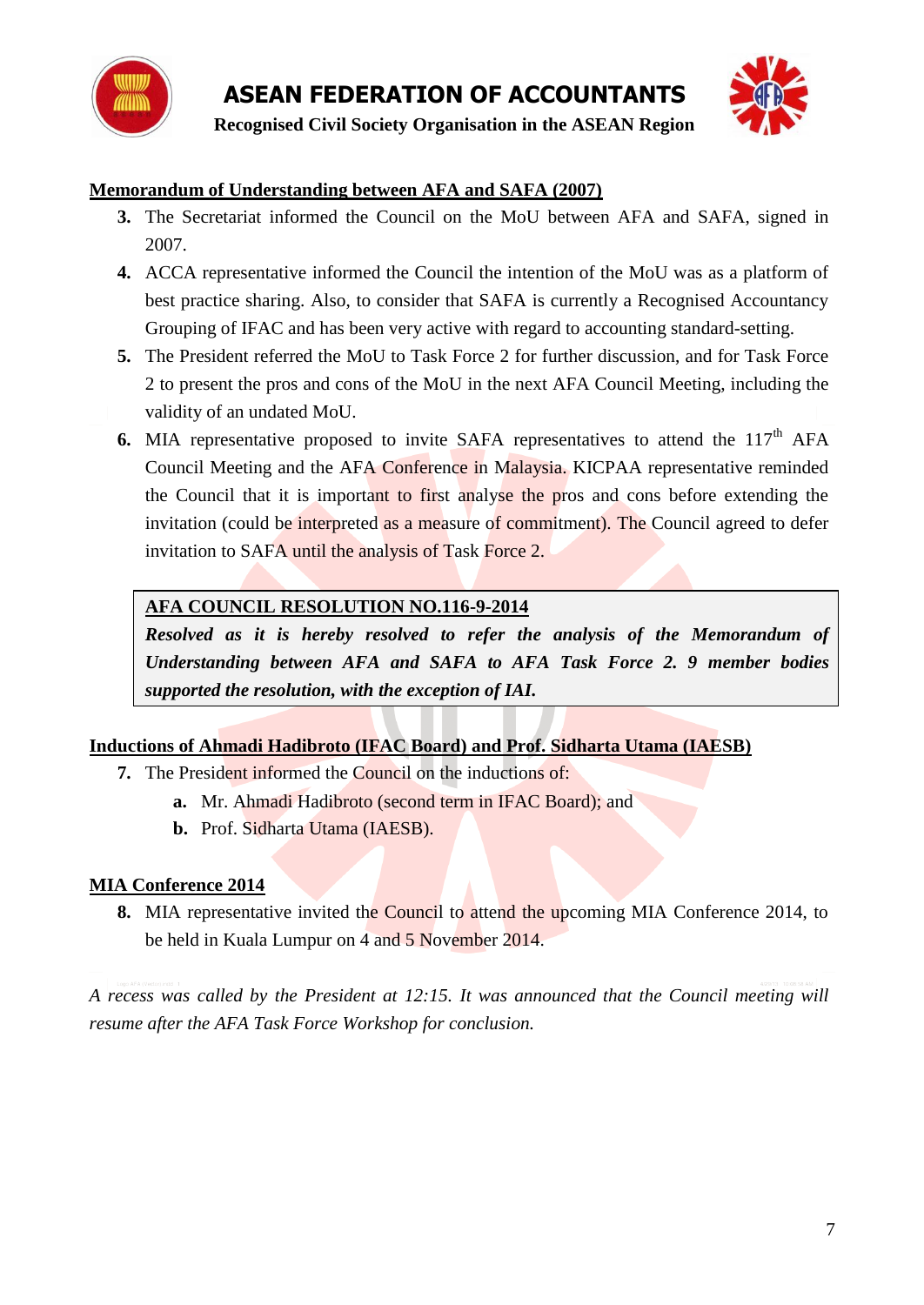

**Recognised Civil Society Organisation in the ASEAN Region**



### **AFA TASK FORCE WORKSHOP**

#### **TASK FORCE 1**

- 1. Task Force 1 reported the following two focus:
	- a. On IFAC membership, Task Force 1 proposed to perform an external review on PAOs self assessment (deadline of November 2014), with the review to be conducted in the third week of December 2014. The Task Force requested LICPA and MAC to deliver their assessment. The Task Force will also report on the costs and benefits of becoming a member of IFAC (deadline of January 2015).
	- b. On closing the gap between member bodies, Task Force 1 proposed to hold a conference on ethics, quality assurance review and professional qualifications in May 2015 (ICAEW will develop the program). The Task Force also agreed in developing a recipe of an effective ASEAN PAOs, with the *CAPA's Maturity Model* as one of the reference (by June 2015, PICPA is assigned to do this). The details on the Accounting Standards Group will be further reported in January 2015.

### **TASK FORCE 2**

- 1. Task Force 2 reported the following two focus:
	- a. On branding, Task Force 2 proposed to hold networking dinner with national stakeholders (including regulators, CEOs and CFOs), in conjunction with AFA Council Meetings in 2015, potentially lead to one-to-one meeting with the regulators. The theme should focus on AEC 2015. Also, to involve the press to cover the event, to increase the coverage and the profile of AFA and the respective member bodies.
	- b. On thought leadership, Task Force 2 proposed:
		- i. To hold an AFA Workshop on SMEs, together with the IASB, and invite the Chairman of IASB to further elevate the profile of AFA. The proposed topic is *Accounting Issues Facing SMEs in the ASEAN Economic Community*.
		- ii. To drive thought leadership research by commissioning academicians. This would require the use of AFA reserve. ACCA and CA ANZ will support this by providing access to existing researches on the topic.

#### **TASK FORCE 3**

- 1. Task Force 3 reported the following activities as its priorities:
	- a. To align the mission and vision of AFA with IFAC (by CPA Australia).
	- b. To align the work priority to those of IFAC (by MIA).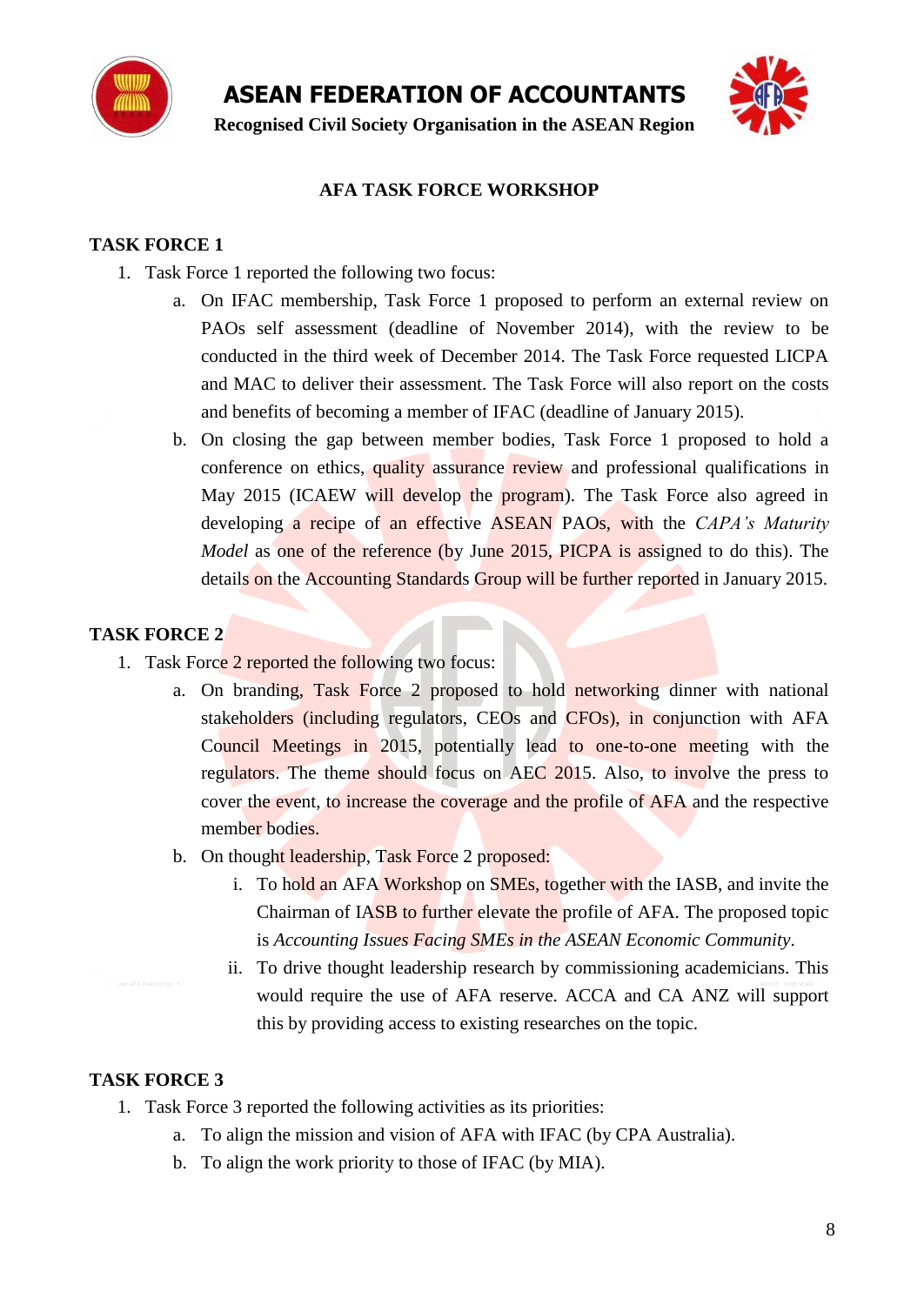



- c. To analyse the financial and technical readiness of AFA, means in participating in IFAC activities and the appropriate governance (by FAP).
- d. To analyse IFAC"s strategy review on the Acknowledged Accountancy Groupings and Regional Organisations (by BICPA).

# **CONCLUSION**

- **1.** The President requested the Task Forces to complete their plans with the required budget. A template will be distributed by the President and Secretary General.
- **2.** The President concluded the workshop and the  $116<sup>th</sup>$  AFA Council Meeting by congratulating LICPA for the successful hosting of the  $116<sup>th</sup>$  AFA Council Meeting and LICPA, ACCA and AFA joint conference.

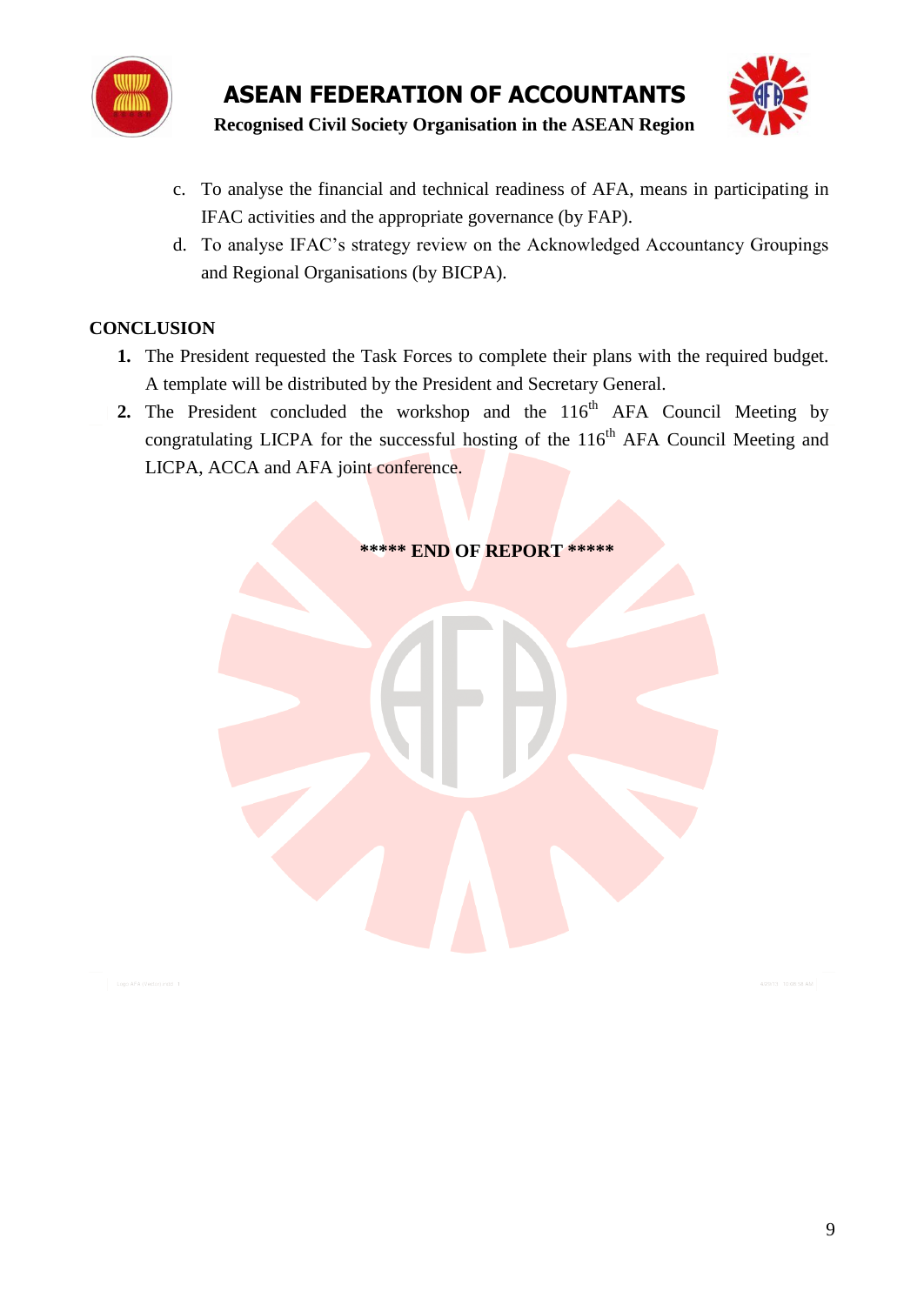

**Recognised Civil Society Organisation in the ASEAN Region**



# **APPENDIX 1 – LIST OF DELEGATES**

| <b>President</b>         | : Ms. Estelita C. Aguirre (PICPA) |
|--------------------------|-----------------------------------|
| <b>Deputy President</b>  | : Mr. Sonexay Silaphet (LICPA)    |
| <b>Treasurer</b>         | : Mr. Frankie Chia (ISCA)         |
| <b>Secretary General</b> | : Ms. Josefe Sorrera-Ty (PICPA)   |
|                          |                                   |

**AFA Secretariat** : Mr. Aucky Pratama (IAI)

# **PRIMARY MEMBERS**

| <b>BICPA</b>  | Lucy Wong              |
|---------------|------------------------|
|               | Lim Hoon Hui           |
|               | Khoy Kimleng           |
| <b>KICPAA</b> | Sao Bunleap            |
|               | <b>Tiang Youk Fong</b> |
| <b>IAI</b>    | Prof. Sidharta Utama   |
| <b>LICPA</b>  | Dr. Phirany Phissamay  |
|               | Nanthalath Thirakul    |
| <b>MIA</b>    | Ho Foong Mui           |
|               | Rozlisham Abdul Wahab  |
|               | Kyaw Tin               |
| <b>MAC</b>    | U Sein Wein            |
|               | Tin Win                |
|               | Khin Nway Nway Aung    |
| <b>PICPA</b>  | Tita A. Caluya         |
|               | Zenaida Alcantara      |
| <b>ISCA</b>   | Gerard Ee              |
|               | Yee Cheok Hong         |
|               | Prasan Chuaphanich     |
| FAP           | Vilai Chattanrassamee  |
|               | Krittiya Arthivitawas  |
| <b>VAA</b>    | Dr. Dang Van Thanh     |
|               | <b>Tran Thanh Tung</b> |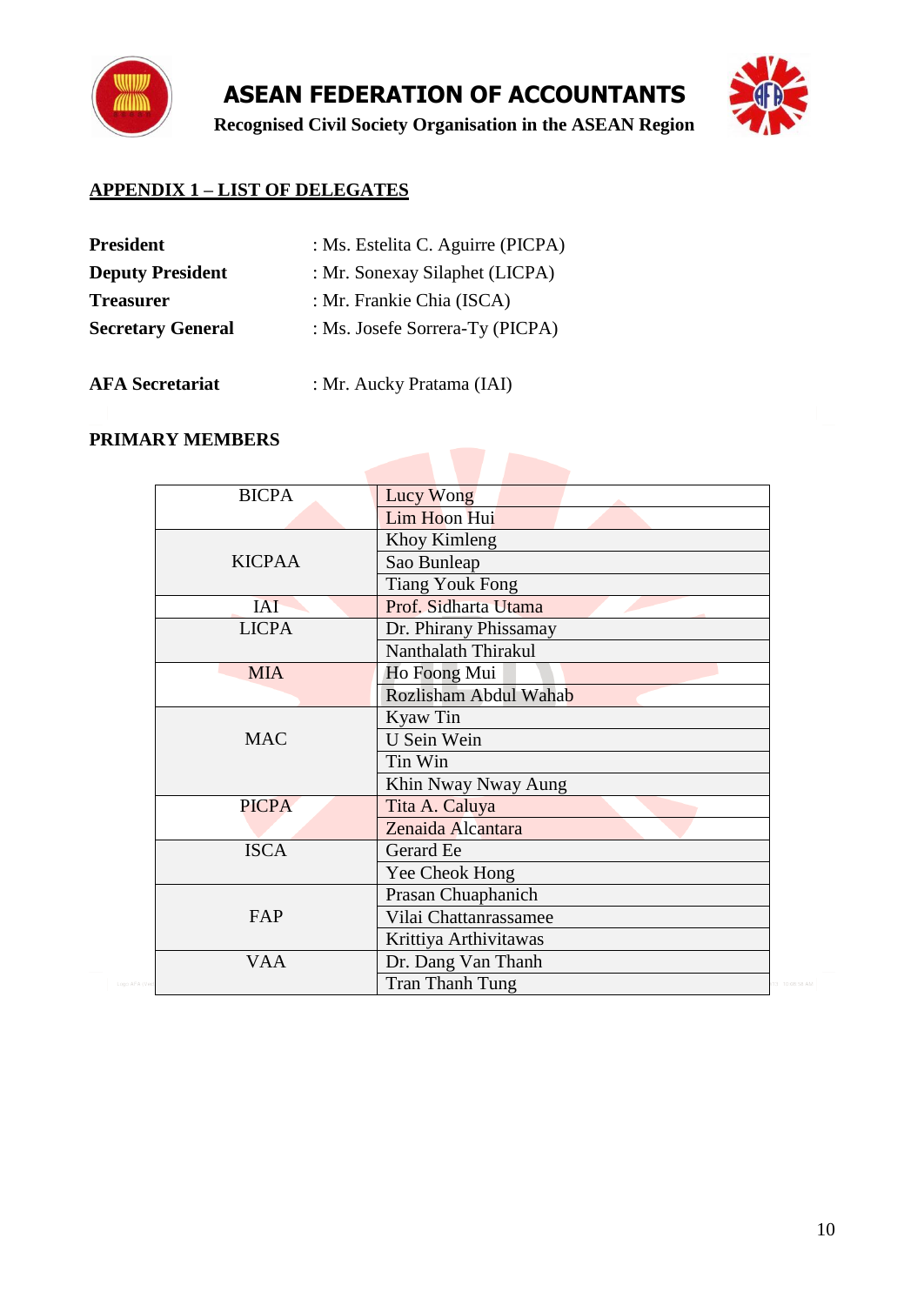



## **ASSOCIATE MEMBERS**

| <b>CPA</b> Australia | <b>James Dickson</b>   |
|----------------------|------------------------|
| <b>CA ANZ</b>        | <b>Andrew Stringer</b> |
|                      | Dato Alexandra Chin    |
| <b>ACCA</b>          | Lucia Real-Martin      |
|                      | Aziza Sheerin          |
|                      | Len Le                 |
| <b>ICAEW</b>         | Mark Billington        |
|                      | Mark Campbell          |

## **INVITEES**

| World Bank  |                                              |
|-------------|----------------------------------------------|
|             | Frederick Yangkey<br>***** END OF LIST ***** |
|             |                                              |
| tor).indd 1 |                                              |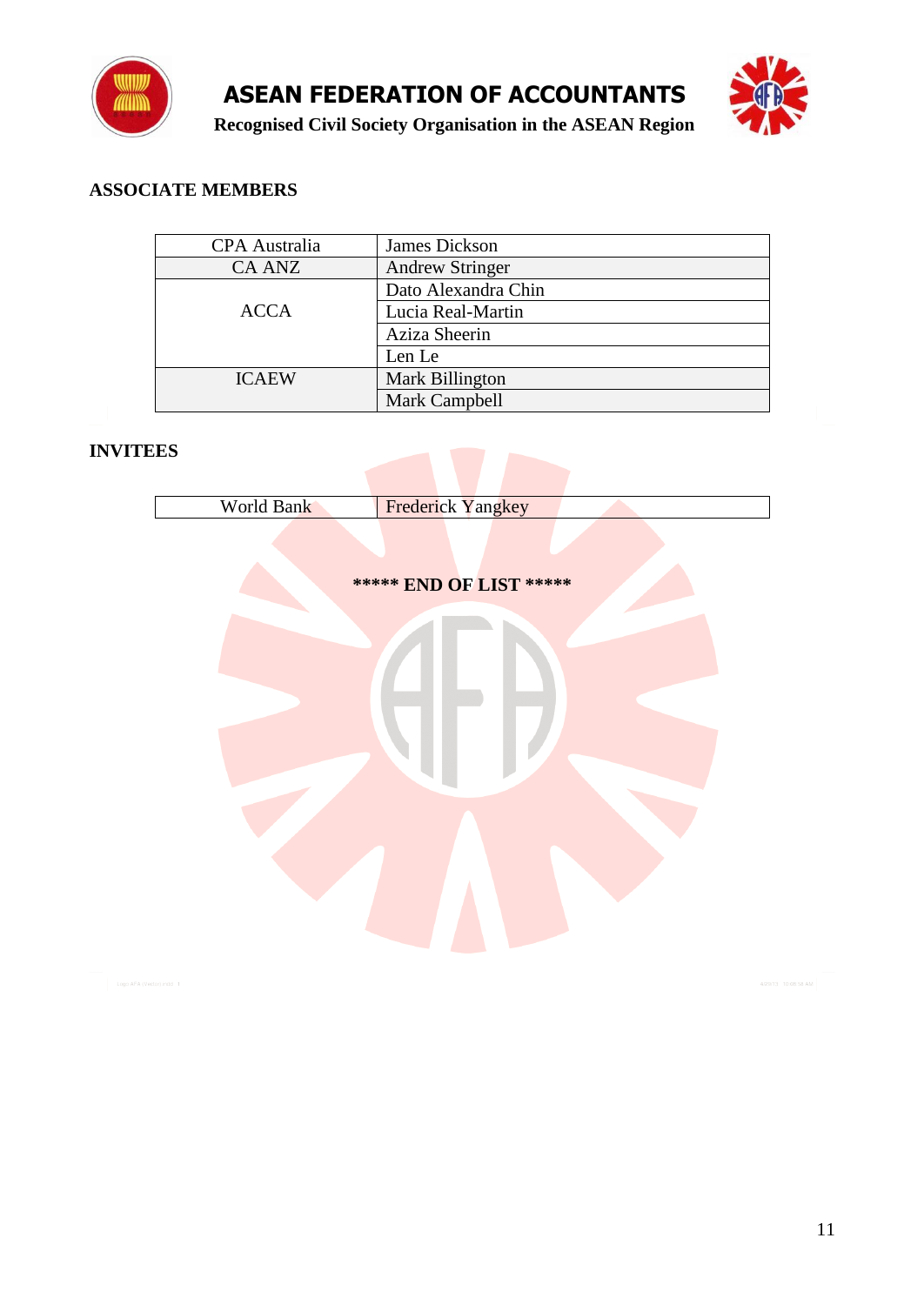

**Recognised Civil Society Organisation in the ASEAN Region**



# **APPENDIX 2 – 116 th AFA COUNCIL MEETING AGENDA**

# **AFA COUNCIL MEETING AGENDA**

#### **The 116th ASEAN Federation of Accountants Council Meeting Venue: Lao Plaza Hotel, Vientiane Date: 26 October 2014**

| $09.00 - 09.10$                                             | Commencement of the 115 <sup>th</sup> AFA Council Meeting                                                                                                                                                          | President    | For info       |
|-------------------------------------------------------------|--------------------------------------------------------------------------------------------------------------------------------------------------------------------------------------------------------------------|--------------|----------------|
| $09.10 - 09.20$                                             | Confirmation of the 116 <sup>th</sup> AFA Council Meeting Agenda                                                                                                                                                   | All          | For approval   |
|                                                             | Approval of the 115 <sup>th</sup> AFA Council Meeting Report                                                                                                                                                       |              |                |
| $09.20 - 09.30$                                             | AFA Interim Financial Reports & Proposed Fixed Deposits                                                                                                                                                            | Treasurer    | For info       |
| $09.30 - 09.45$                                             | AFA Operational Plan and Budget 2015                                                                                                                                                                               | Secretariat  | For discussion |
| $09.45 - 10.15$<br>Coffee / Tea Break & Group Photo Session |                                                                                                                                                                                                                    |              |                |
| <b>AFA Task Force Report</b>                                |                                                                                                                                                                                                                    |              |                |
| $10.15 - 10.30$                                             | <b>Task Force <math>1 - To</math></b> close the gaps between member bodies<br>and to support member bodies to become member of IFAC<br>Lead: PICPA<br>Members: MAC, LICPA, ISCA, CPA Australia and<br><b>ICAEW</b> | <b>PICPA</b> | For discussion |
| $10.30 - 10.45$                                             | <b>AFA Accounting Standards Group</b>                                                                                                                                                                              | <b>ISCA</b>  | For discussion |
| $10.45 - 11.00$                                             | <b>Task Force 2</b> – To articulate value proposition to $AFA$<br>member bodies and stakeholder (through brand and thought<br>leadership)                                                                          | IAI          | For discussion |
|                                                             | Lead: IAI<br>Members: ACCA and CA Australia and New Zealand                                                                                                                                                        |              |                |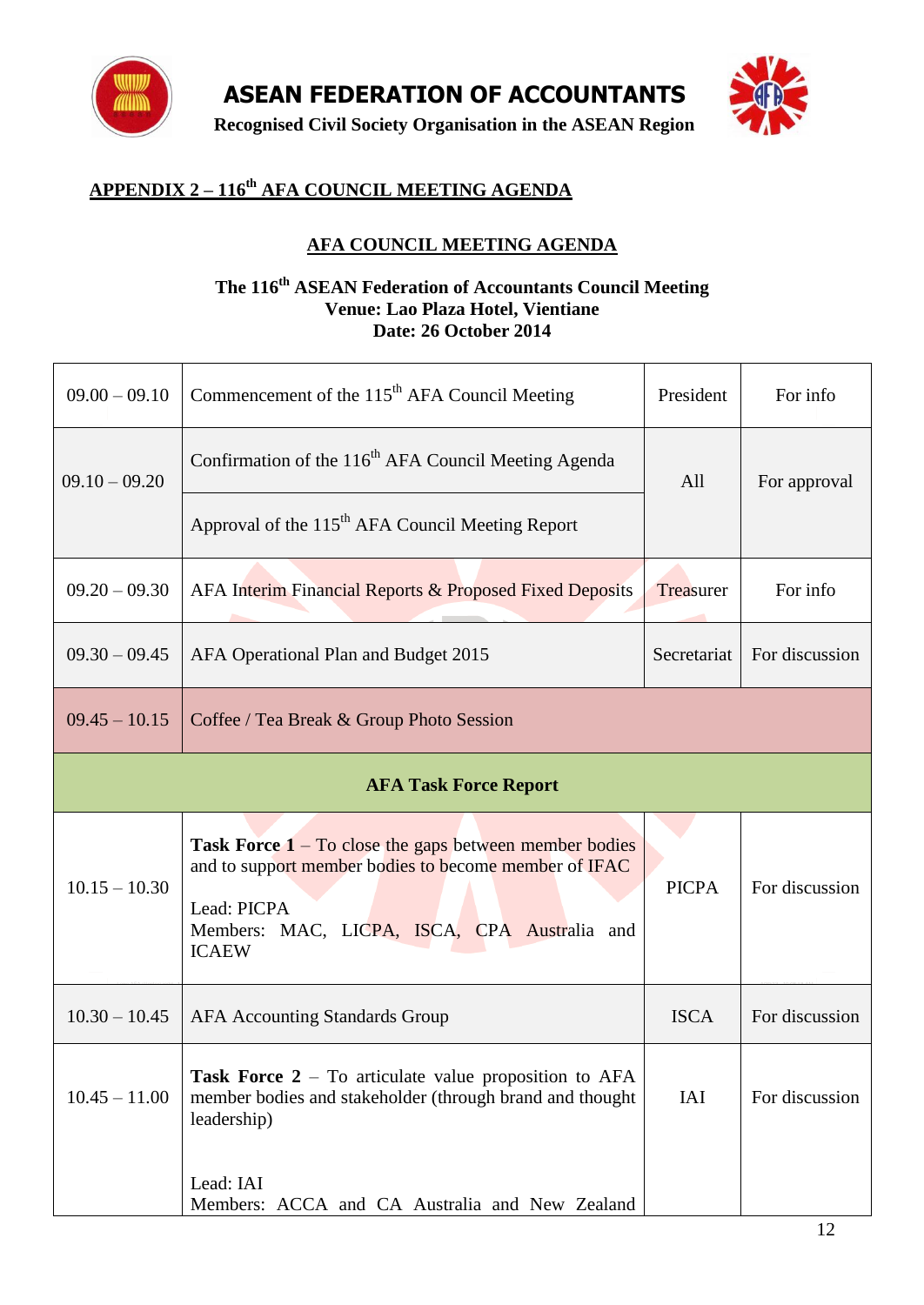



**Recognised Civil Society Organisation in the ASEAN Region**

|                 | (previously ICAA)                                                                                                                                                                                                                                                                                        |            |                |
|-----------------|----------------------------------------------------------------------------------------------------------------------------------------------------------------------------------------------------------------------------------------------------------------------------------------------------------|------------|----------------|
| $11.00 - 11.15$ | Task Force 3 - For AFA to be recognised as IFAC<br>Acknowledged Accountancy Grouping (AAG)<br>Lead: MIA<br>Members: IAI, BICPA and CPA Australia                                                                                                                                                         | <b>MIA</b> | For discussion |
| $11.15 - 11.30$ | World Bank Report Update                                                                                                                                                                                                                                                                                 | WB Rep     | For info       |
| $11.30 - 11.45$ | <b>ASEAN MRA Update</b>                                                                                                                                                                                                                                                                                  | <b>MIA</b> | For info       |
| $11.45 - 11.50$ | <b>AFA Status Report</b>                                                                                                                                                                                                                                                                                 | All        | For info       |
| $11.50 - 12.00$ | <b>AFA Council Meetings 2015</b>                                                                                                                                                                                                                                                                         | All        | For discussion |
| $12.00 - 12.15$ | Other matters<br>Chartered Accountants Australia and New Zealand<br>Invitations to AFA (IFAC, SAFA, CAPA informal<br>$\bullet$<br>meeting in Rome, etc)<br>MoU AFA & SAFA (2007)<br>$\bullet$<br>Inductions of Ahmadi Hadibroto (IFAC Board) and<br>$\bullet$<br>Prof. Sidharta Utama (IFAC IAESB Board) | All        | For discussion |
| 12.15           | Conclusion of the 116 <sup>th</sup> AFA Council Meeting                                                                                                                                                                                                                                                  | President  |                |
| $12.10 - 13.30$ | Lunch                                                                                                                                                                                                                                                                                                    |            |                |
| $13.30 - 16.30$ | <b>AFA Workshop</b>                                                                                                                                                                                                                                                                                      |            |                |

#### **\*\*\*\*\* END OF AGENDA \*\*\*\*\***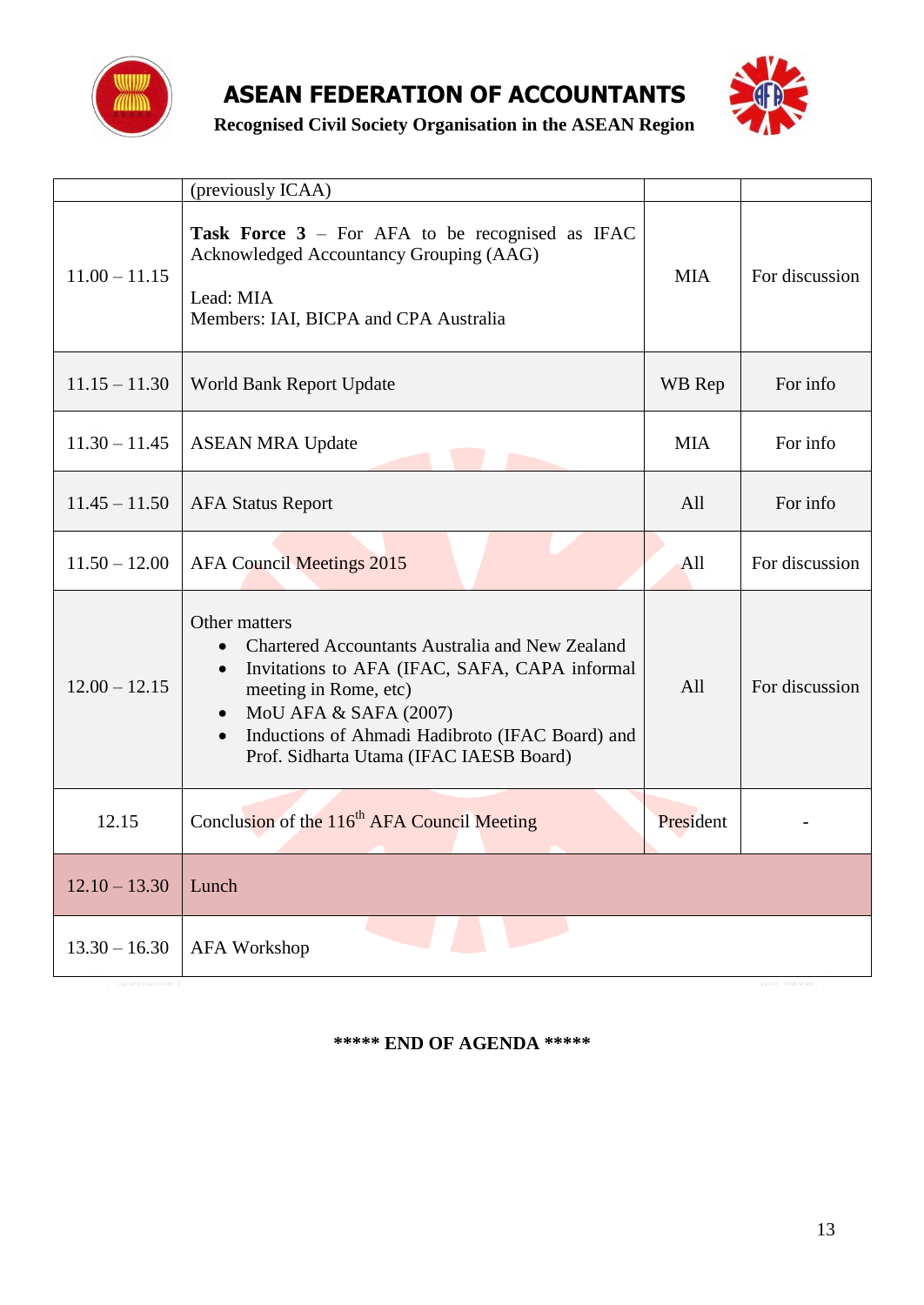



# **APPENDIX 3 – REPORT OF THE 115 th AFA COUNCIL MEETING**

# **REPORT OF THE 115th ASEAN FEDERATION OF ACCOUNTANTS COUNCIL MEETING**

| <b>Meeting Location</b> | : Royal Ambarrukmo Hotel, Yogyakarta |
|-------------------------|--------------------------------------|
| <b>Meeting Date</b>     | : 13 June 2014                       |

#### **INTRODUCTION**

- **7.** The 115<sup>th</sup> ASEAN Federation of Accountants (AFA) Council Meeting was held on 13 June 2014, at the Royal Ambarrukmo Hotel, Yogyakarta. The meeting was commenced at 09.00, and adjourned at 11.45. The meeting was continued at 17.00 and adjourned at 17.30.
- **8.** The meeting was chaired by Ms. Estelita C. Aguirre (PICPA) President of AFA, and was attended by the Deputy President, newly inducted Treasurer and Secretary General, eight Primary Members with the absence of FAP and VAA, four Associate Members and the AFA Secretariat. The meeting was also joined by AFA past Presidents and Deputy President, and representative of the World Bank and the Confederation of Asian Pacific Accountants (CAPA) – joining part of the meeting. The list of delegates appears as **APPENDIX 1**.
- **9.** The President introduced:
	- **a.** The invited past AFA Presidents, Dr. Djoko Susanto and Mr. Ahmadi Hadibroto (IAI), and past AFA Deputy President, Mr. Nik Mohd Hasyudeen Yusoff (MIA).
	- **b.** The voting members/representatives of the primary members:
		- **i.** BICPA Pengiran Haji Moksin;
		- **ii.** KICPAA Khoy Kimleng;
		- **iii.** MIA Ho Foong Mui;
		- **iv.** LICPA Phirany Phissamay;
		- **v.** PICPA Violeta J. Josef;
		- **vi.** ISCA Gerard Ee; and
		- **vii.** MAC Kyaw Tin.
	- **c.** Representatives of the associate members.
	- **d.** Ms. Phirany Phissamay as the new President of LICPA (and official representative of LICPA in AFA).
- **10.** The President announced the appointment of the new AFA Secretary General, Ms. Josefe Sorrera-Ty (PICPA) as the successor for Mr. Gerrard B. Sanvictores (PICPA).
- **11.** The President informed the meeting of the resignation of Mr. Khoo Ho Tong (ISCA) as AFA Treasurer. MAC nominated ISCA, for the sake of practicality and continuity, to continue with its role as AFA Treasurer. ISCA has nominated Mr. Frankie Chia (ISCA) to be the new AFA Treasurer. A motion was passed for the election of Frankie Chia as the new AFA Treasurer which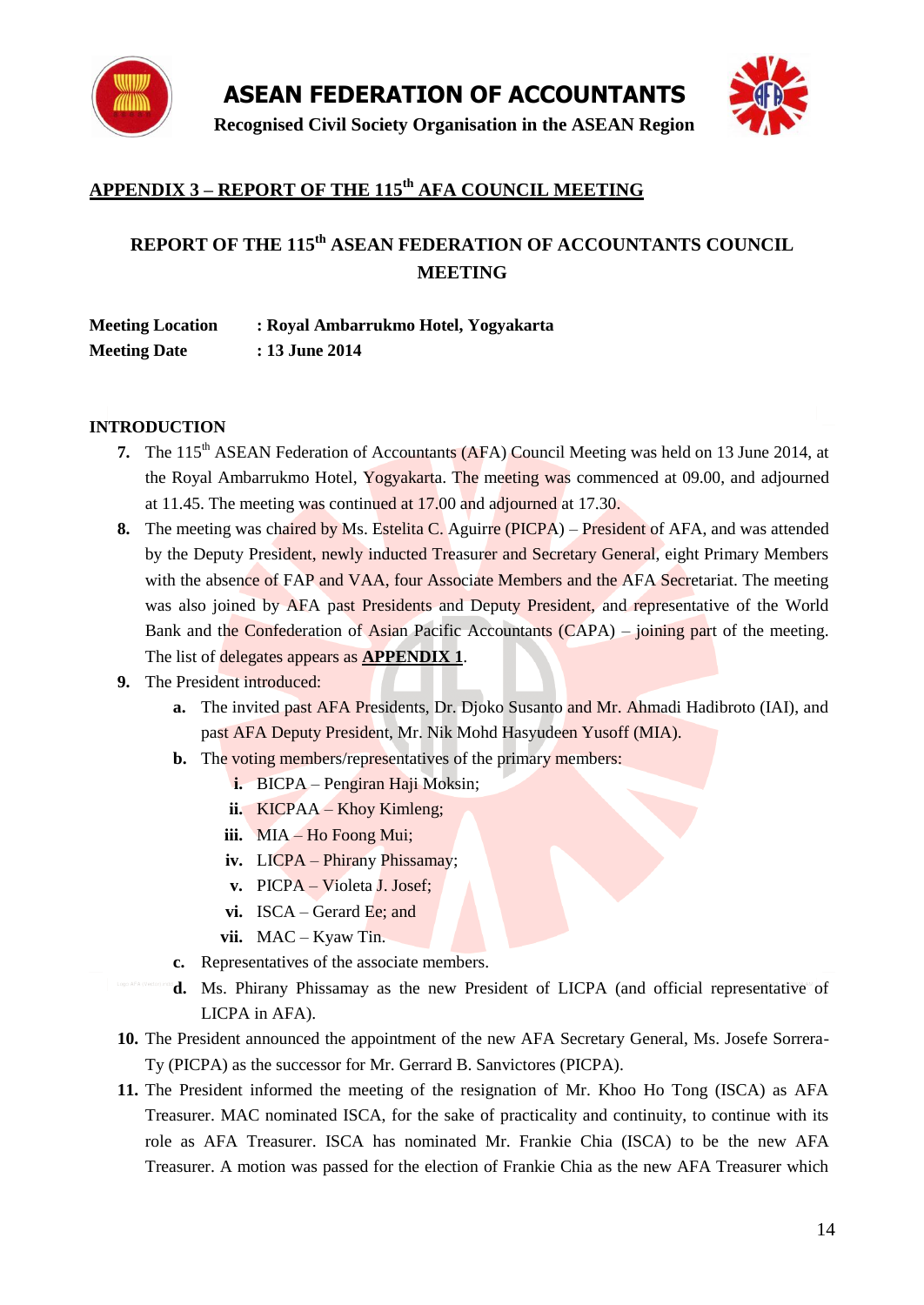

was duly seconded with no objection was raised by the Council members. By unanimous decision the following resolution was passed:

## **AFA COUNCIL RESOLUTION NO.115-1-2014**

*Resolved as it is hereby resolved that Frankie Chia of ISCA is elected as the new AFA Treasurer.*

- **12.** The President inducted the newly appointed AFA Secretary General and Treasurer. The meeting acknowledged the induction of the new AFA Treasurer and Secretary General.
- **13.** The AFA Secretariat introduced Ms. Monika Nabillya as part of the AFA Secretariat who will be assisting AFA with its programs.

### **AGENDA ITEM 1 – CONFIRMATION OF AGENDA & REPORT**

- **3.** The meeting noted the Secretary General's proposition to defer the approval of the Strategic Planning Session Workshop Report (Cebu), until after the phase 2 of the Strategic Planning Session Workshop (Yogyakarta). The Agenda of the 115<sup>th</sup> AFA Council Meeting was amended and taken as approved, and appears as **APPENDIX 2**.
- **4.** CPA Australia representative applauded the Secretariat for the preparation of the meeting reports.

#### **AFA COUNCIL RESOLUTION NO.115-2-2014**

*Resolved as it is hereby resolved to approve the Agenda of the 115th AFA Council Meeting with no amendments as it appears in APPENDIX 2.*

#### **AFA COUNCIL RESOLUTION NO.115-3-2014**

*Resolved as it is hereby resolved to approve the Minutes of the 114th AFA Council Meeting with no amendments as it appears in APPENDIX 3.*

#### **AGENDA ITEM 2 – AFA INTERIM FINANCIAL REPORTS**

- **3.** PICPA representative questioned the \$500,307 bank balance that comes from the matured fixed deposits. Newly inducted Treasurer clarified that based on the discussion on AFA investment policy in the 114<sup>th</sup> AFA Council Meeting, investment decision will be made on the newly matured deposit.
- **4.** The meeting noted the change of signatories for AFA financial transactions, taking into consideration the changes of AFA Treasurer and Secretary General.

#### **AGENDA ITEM 3 – MATTERS ARISING FROM PREVIOUS MEETING**

#### **AFA Operational Plan and Budget 2014 (non-recurring expenses)**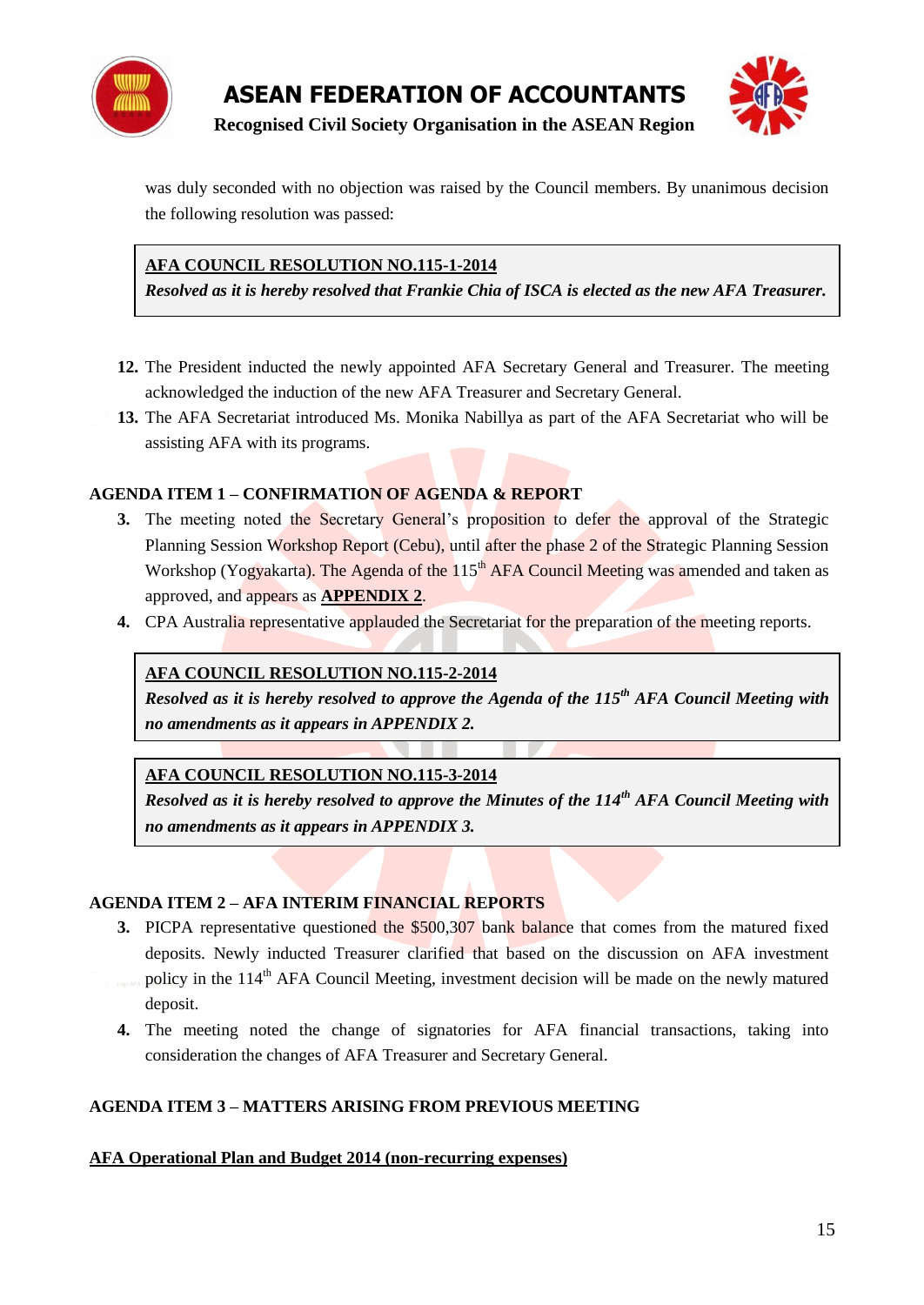



1. The meeting noted the President's proposition to further discuss the non-recurring expense of particularly, recruitment of AFA dedicated staff after AFA has sorted out its priorities (to be discussed in the AFA Strategic Planning Session – Phase 2).

#### **AFA and the Formal Acknowledgment of IFAC**

- **2.** IAI representative shared the analysis on AFA"s readiness and capability in meeting IFAC"s Acknowledged Accountancy Grouping (AAG), and the potential implications for AFA (costs and benefits) in being recognised as an IFAC AAG.
- **3.** Mr. Hadibroto (Past AFA President and current IFAC Board member) acknowledged Mr. James Dickson (CPA Australia) as the current Chairman of IFAC"s Compliance Advisory Panel (CAP). He also shared the history and past considerations of AFA"s efforts in gaining IFAC"s formal acknowledgment. Some of his key messages were:
	- **a.** AFA need to accept CAPA's position as the recognised regional organisation that, among others, represents the South East Asia region.
	- **b.** Considering that most of AFA members are IFAC members, AFA as an organisation need to pursue its plan to gain IFAC"s formal acknowledgment.
- **4.** Mr. Yusoff (Past AFA Deputy President) requested AFA to ask the question of what are the real values of AFA to its members. Also, for AFA to mover forward with the idea of getting IFAC"s acknowledgement, as this could bring opportunities for AFA in developing the capacity of the organisation, its members, and the profession in the region.
- **5.** Mr. Dickson (CPA Australia and Chairman of IFAC CAP) reiterated that pursuant of IFAC"s formal acknowledgment is part of the development of AFA as an organisation. There will be no fees involved. However, AFA need to take into considerations the mutual obligations that follow the acknowledgment. CAP would certainly welcome the AFA's submission to be considered as IFAC AAG.
- **6.** The President acknowledged IAI"s analysis and accepted it, together with the World Bank recommendations, as important inputs for the Strategic Planning Session (Phase 2).

#### **AFA Website and AFA Annual Report 2013**

- **7.** The Secretariat reported that the migration of AFA website from MIA to the Secretariat has been finalised. The website will be re-launched soon, pending final modifications.
- **8.** The President reiterated the importance for all members to participate in the development and updating of the website, by submitting information on each member"s activities and news to the Secretariat, to be uploaded in the website. Mr. Yusoff acknowledged the AFA website as a strategic tool for AFA and its members in promoting the organisation, its activities and the profession in the region (visibility of AFA and its members).
- **9.** The President requested all members to submit to the Secretariat names of person in charge for AFA website updates.
- **10.** The meeting acknowledged the Secretariat information that 200 copies of the AFA Annual report 2013 has been printed, and will be distributed to relevant stakeholders.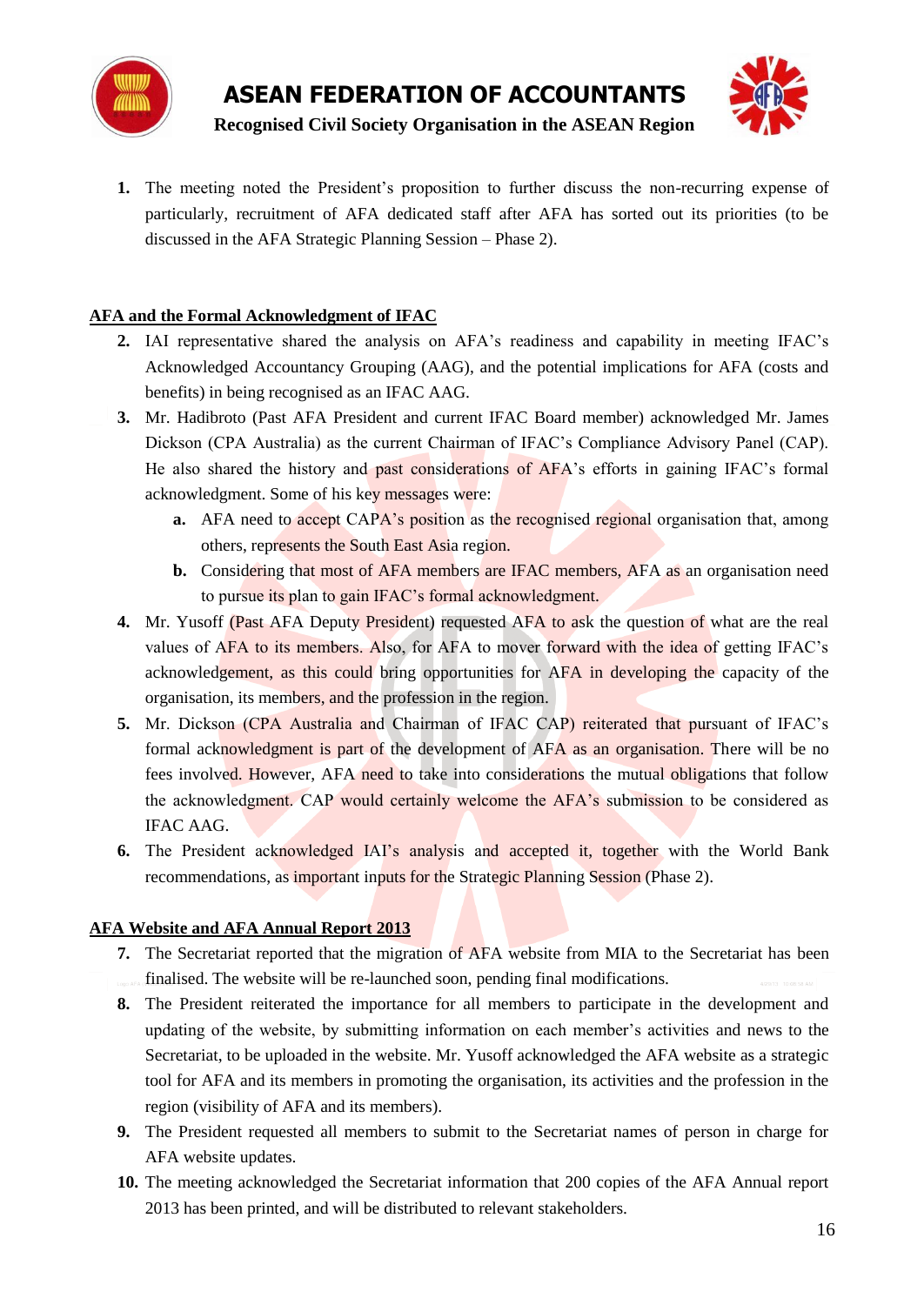

### **AGENDA ITEM 4 – PROGRESS ON THE WORLD BANK SURVEY**

- **2.** The President on behalf of the AFA welcomed the World Bank representative, Mr. Christopher Robert Fabling, and appreciated the WB"s efforts with the survey.
- **3.** Mr. Fabling presented the WB survey result on the current status of the accounting and auditing profession in the ASEAN region. He reported that the World Bank report is still a preliminary draft and requested AFA members through the Secretariat to review and validate the information disclosed in the report.
- **4.** The high level findings of the report (draft) are:
	- a. Significant variations across ASEAN countries in most of the areas covered;
	- b. All ASEAN countries have or are intending to adopt and implement international accounting and auditing standards;
	- c. Significant "development gap" with capacity constraints hampering progress in "lesser developed" countries;
	- d. Increased harmonization and coordination at a regional level would be beneficial; and
	- e. Profession has limited engagement with the public financial management reform agenda (this represents a huge potential opportunity).
- **5.** The World Bank recommendations disclosed in the report (draft) are on:
	- a. AFA"s future mandate and role;
	- b. National PAO development;
	- c. Accounting education;
	- d. Entry requirements for professional accountants and CPD;
	- e. Professional independence and ethics requirements;
	- f. Corporate sector Accounting, auditing and financial reporting;
	- g. Accounting standards and standard setting;
	- h. Auditing requirements, standard adopted and standard setting;
	- i. Audit regulation, quality assurance and public oversight; and
	- j. Public sector accounting and auditing.
- **6.** ISCA representative acknowledged the difficulties for SMEs in applying IFRS for SMEs. He raised the issue of taking global standards and forcing them to entities, in particular, entities in the ASEAN region where most are in the stage of a developing economy. Taking this into consideration, AFA need to assist its members in developing bigger pool of accounting talents (and technicians).
- **7.** KICPAA representative shared ISCA representative's sentiment, and mentioned that harmonization of standards as one of the World Bank"s recommendations should be a long term initiative. For the short term, AFA should focus on the sharing of technical expertise and resources, especially to the less developed members, to close the gaps between the AFA members and their respective countries.

# **AGENDA ITEM 5 – CAPA'S MATURITY MODEL FOR THE DEVELOPMENT OF THE PROFESSIONAL ACCOUNTANCY ORGANISATIONS**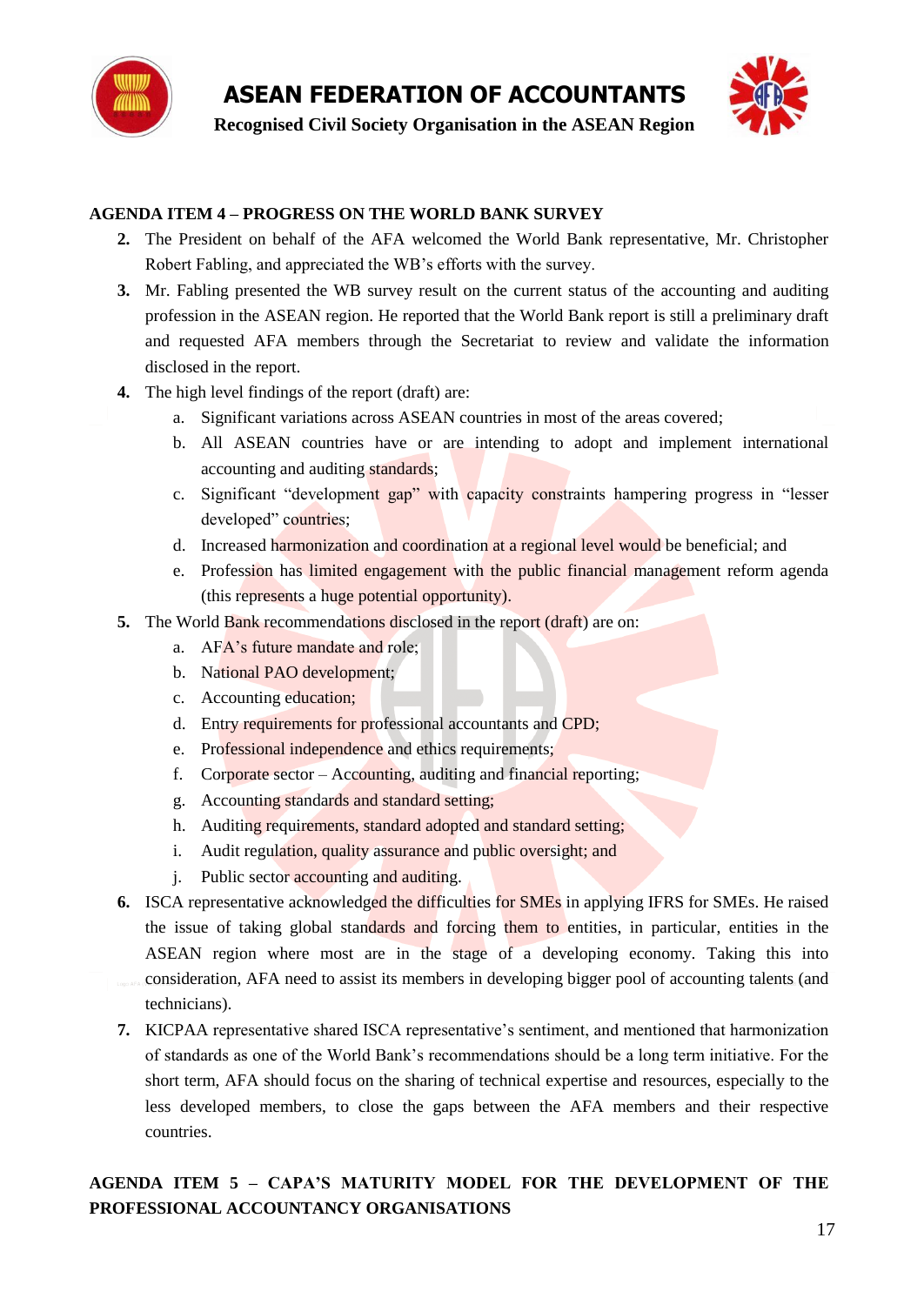



- 4. CAPA representative, Mr. Brian Blood, thanked AFA for inviting CAPA to the 115<sup>th</sup> AFA Council Meeting.
- **5.** CAPA representative distributed three CAPA materials:
	- **a.** CAPA Annual Report 2013;
	- **b.** CAPA Improving Financial Management in the Public Sector The Eight Key Elements of PFM Success; and
	- **c.** CAPA Maturity Model for the Development of Professional Accountancy Organisations.
- **6.** CAPA representative shared with the meeting the two are of focus for CAPA in their development stage; PAOs development and public financial management. In developing its program, the key question/principle that is used by CAPA is "is it something that other organisations (IFAC or PAOs) can do better than CAPA?" CAPA focus on things that it believe could do better and add values in the process.
- **7.** On the CAPA Improving Financial Management in the Public Sector The Eight Key Elements of PFM Success, CAPA representative mentioned the following:
	- **a.** The document was prepared for PAOs not members of PAOs, to assist in building effective relationship with government, regulators, etc.
	- **b.** Many CAPA members do not focus on the development of public sector accounting. This would be a good opportunity for AFA and its members to focus on.
- **8.** On the CAPA Maturity Model for the Development of Professional Accountancy Organisations, CAPA representative mentioned the following:
	- **a.** The document is a public document available for download in CAPA's website.
	- **b.** The document present, among others, characteristics of a good PAO, key success area, the five levels of PAO maturity and the guide for PAO in undertaking the self-assessment based on the model. He encouraged AFA members to do the self assessment, and invite members to present back the result at the upcoming  $AFA$  event in Vietnam ( $14 - 16$  August 2014).
	- **c.** CAPA has significant interest in developing the accounting technicians, but there is the resources issue that is hindering possible efforts.
- **9.** The President requested all members to learn the model, present it to each member's council and attempt the self-assessment.

# **AGENDA ITEM 6 – AFA STATUS REPORT**

- **3.** IAI representative shared the public sector accounting initiative that has been one of the focuses in Indonesia for the last couple of years, culminating in the yearly regional Public Sector Conference.
- **4.** No additional information to the AFA Status Report. The AFA Status Report was taken as accepted.

# **AGENDA ITEM 7 – CONFIRMATION OF THE 116th AFA COUNCIL MEETING**

**5.** Taking into consideration the WCOAA and MIA International Accountants Conference dates in November 2014, LICPA representative proposed to host the  $116<sup>th</sup>$  AFA Council Meeting in Vientiane on 24 and 25 October 2014. The dates will be further confirmed with the Secretariat.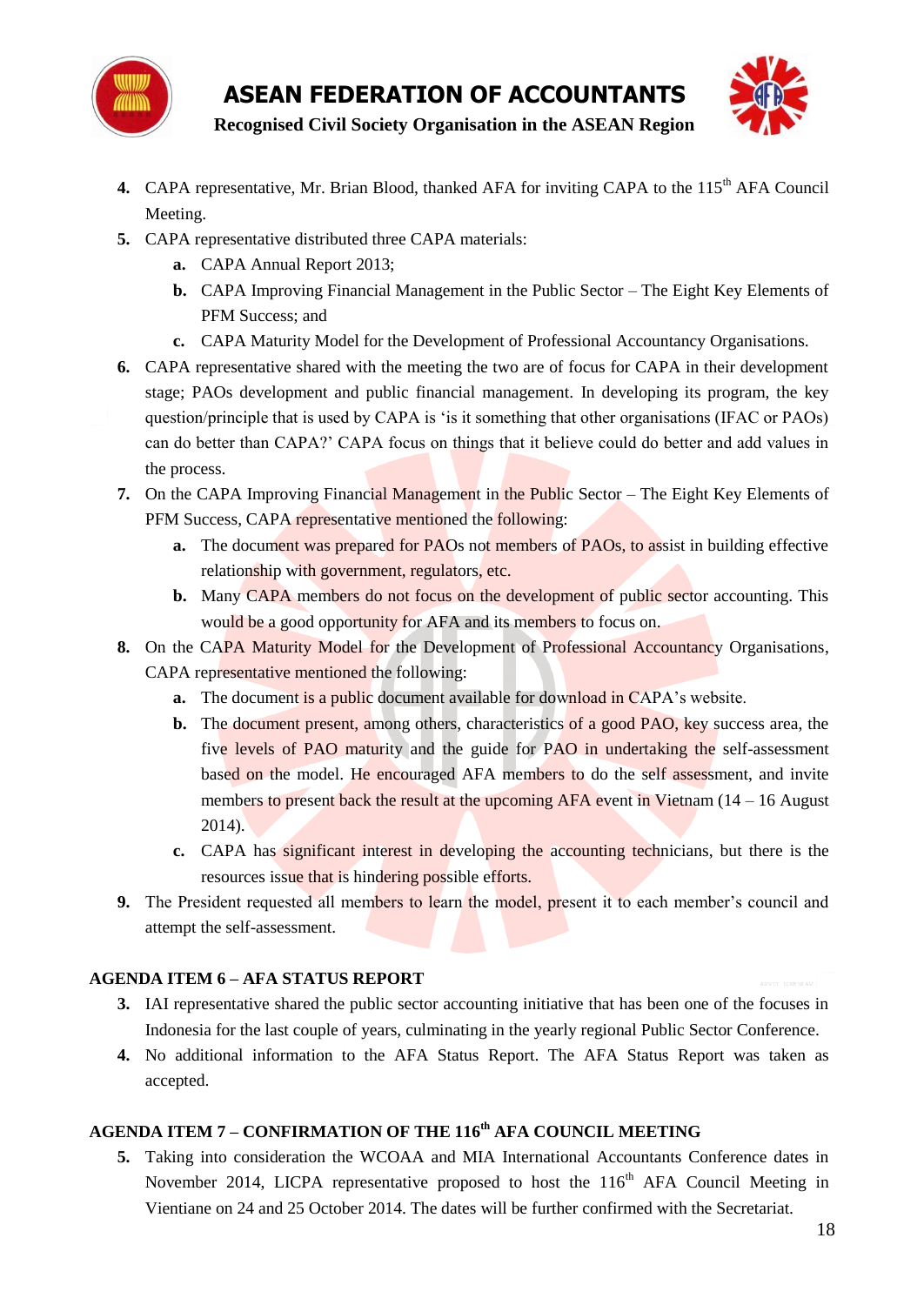

**Recognised Civil Society Organisation in the ASEAN Region**



#### **AGENDA ITEM 8 – OTHER MATTERS**

#### **Compliance with IFAC**

**9.** The President informed AFA members that IFAC, through AFA, would like to remind all AFA members to submit their IFAC Actions Plans on time. Members acknowledged IFAC"s reminder.

#### **MIA International Accountants Conference 2014**

- **10.** MIA representative informed the meeting of the MIA International Conference 2014 that will be held in Kuala Lumpur on 4 and 5 November 2014.
- 11. The meeting acknowledged MIA's invitation for all AFA members to attend the Conference.

#### **Singapore Convention**

- **12.** ISCA representative informed the meeting of the ISCA Convention that will be held in Singapore on 30 July and 1 August 2014.
- 13. The meeting acknowledged ISCA's invitation for all AFA members to attend the Convention, and that invitations will be sent to AFA Council members in due course.

#### **Recognition of Service**

- **14.** The President would like to put on record, expression of gratitude for the service of:
	- a. Mr. Kuy Lim (KICPAA) Past AFA President;
	- b. Mr. Chetta Chung (KICPAA) Past AFA Secretary General;
	- c. Mr. Khoo Ho Tong (ISCA) Past AFA Treasurer;
	- d. Mr. Tan Boen Eng (ISCA) Past AFA Council Member; and
	- e. Dr. Ernest Kan (ISCA) Past AFA Council Member.

The Council members acknowledged and supported the recognition of service.

#### **Expression of Gratitude**

15. The President on behalf of AFA thanked IAI for hosting the 115<sup>th</sup> AFA Council Meeting.

*A recess was called by the President at 12:00. It was announced that the Council meeting will resume after the Strategic Planning Session – Workshop (Phase 2) for the approval of the identified priorities.*

#### **IDENTIFICATION OF AFA PRIORITY AREAS**

**1.** At the end of the AFA Strategic Planning Session – Workshop (Phase 2), the President reconvened the 115<sup>th</sup> AFA Council Meeting. Based on the priorities identified during the Strategic Planning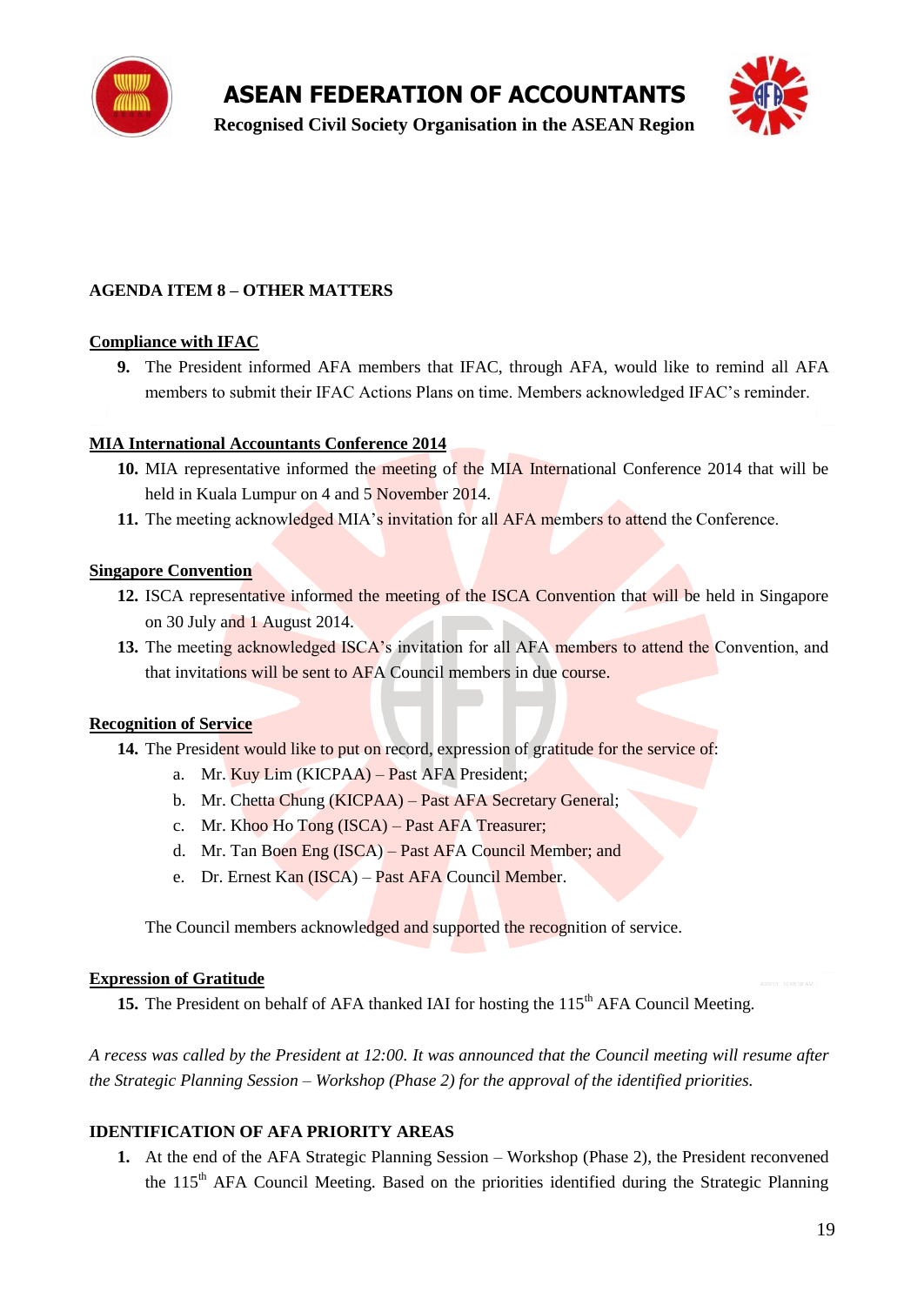

--

**Recognised Civil Society Organisation in the ASEAN Region**

Session (Phase 1) that was held back-to-back with the  $114<sup>th</sup> AFA$  Council Meeting, AFA members agreed to change the three (3) priorities,

#### FROM:

- 1. To articulate value proposition to AFA Member Bodies and Stakeholders (Including AFA Objectives);
- 2. To close the gaps between member bodies; and
- 3. Financial Stability and further funding (new sources of revenue).

#### TO:

- 1. To close the gaps between member bodies and to support member bodies to become members of IFAC;
- 2. To articulate value proposition to AFA members bodies and stakeholders (through brand and thought leadership); and
- 3. For AFA to be recognized as IFAC Acknowledged Accountancy Grouping (AAG)
- **2.** A motion was passed which duly seconded without objection to adopt the following AFA priorities and the following resolution was passed:

#### **AFA COUNCIL RESOLUTION NO.115-4-2014**

*Resolved as it is hereby resolved to adopt the following AFA priorities:*

- *1. Priority No.1: To close the gaps between member bodies and to support member bodies to become members of IFAC.*
- *2. Priority No.2: To articulate value proposition to AFA member bodies and stakeholders (through brand and thought leadership).*
- *3. Priority No.3: For AFA to be recognised as IFAC Acknowledged Accountancy Grouping (AAG).*
- **3.** AFA President asked for volunteers to head the task forces that will focus on the priorities. PICPA volunteered for Priority No.1, IAI for Priority No.2 and MIA for Priority No.3. The rest of the members were requested to join the task forces as members. The following resolution was passed:

#### **AFA COUNCIL RESOLUTION NO.115-5-2014**

*Resolved as it is hereby resolved that the following task forces be created:*

- *1. Priority No.1. Lead: PICPA, with the support of MAC, LICPA, ISCA, CPA Australia and ICAEW.*
- *2. Priority No.2. Lead: IAI, with the support of ACCA and ICAA.*
- *3. Priority No.3. Lead: MIA, with the support of IAI, BICPA and CPA Australia.*